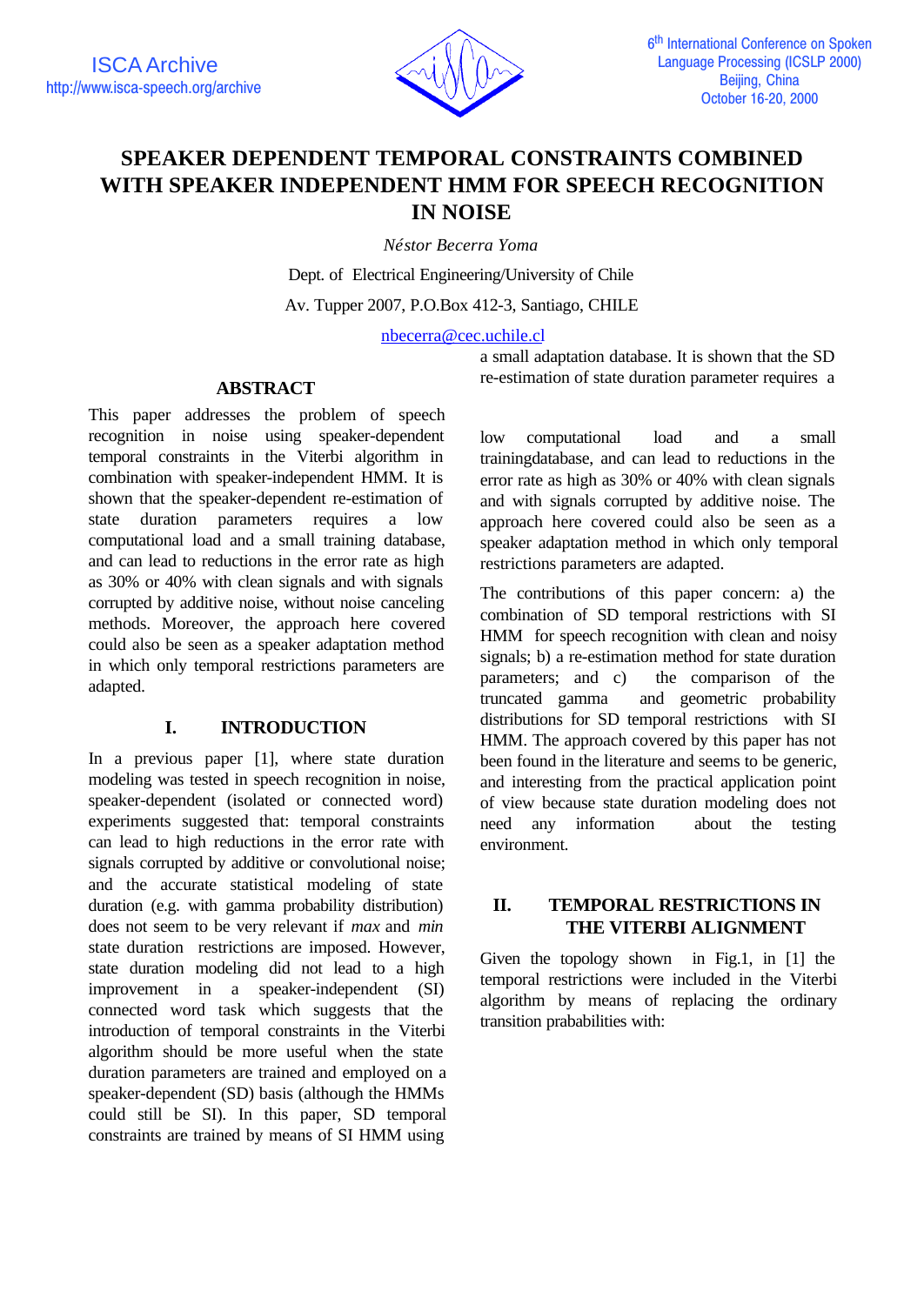$$
a_{i,i}^{\mathbf{t}} = \begin{cases} 1 & \text{if } \mathbf{t} < t_{min_i} \\ 0 & \text{if } \mathbf{t} > t_{max_i} \\ D_i(\mathbf{t}) - d_i(\mathbf{t}) & otherwise \end{cases}
$$
(1)  

$$
a_{i,i+1}^{\mathbf{t}} = \begin{cases} 0 & \text{if } \mathbf{t} < t_{min_i} \\ 1 & \text{if } \mathbf{t} > t_{max_i} \\ \frac{d_i(\mathbf{t})}{D_i(\mathbf{t})} & otherwise \end{cases}
$$
(2)

where:  $\tau$  is the number of frames in state *i* up to  $t$ ;  $t_{min_i} = tol_{min} \cdot min_i(t)$  and  $t_{max_i} = tol_{max} \cdot max_i(t)$ ;  $min_i(t)$  and  $max_i(t)$ are the possible *min* and *max* durations, respectively; the constants *tol\_min* and *tol\_max* introduce a tolerance to the min and max duration for every state;  $d_i(\tau)$  is the probability of state duration equal to  $\tau$ ; and  $D_i(\mathbf{t}) = \sum$ ∞ = *t t*  $D_i(\mathbf{t}) = \sum d_i(t)$ .

= *t* Equations (1) and (2) correspond to the truncated conditional probability

$$
a_{i,j}^{\text{t}} = \text{Prob}(s_{t+1} = j \mid s_t = s_{t-1} = ... = s_{t-\text{t}+1} = i)
$$
  
where  $j=i$  or  $j=i+1$  according to the topology  
shown in Fig.1.

### **2.1. Geometric and Gamma probability functions**

If the geometric distribution is used, )  $) - d_i(t)$ *t*  $(t) - d_i(t)$ (  $({\bf t}) - d_i$ *i*  $i(\mathbf{L})-a_i$ *D*  $D_i(t) - d$ in (1) coincides with  $a_{i,i}$ , and

) ) *t t* ( ( *i i D d* in (2) with  $a_{i,i+1}$ , where  $a_{i,i}$  and  $a_{i,i+1}$ 

are the ordinary transition probabilities estimated during the HMM training algorithm. However, the gamma function better fits the empirical state duration distributions and  $d_i(\tau)$  can also be modeled as a gamma probability function whose parameters are estimated with the mean  $(E_i(t))$ and the variance  $(Var_i(\mathbf{t}))$  of state durations. The state duration parameters  $(E_i(\mathbf{t}), Var_i(\mathbf{t}),$  $max_i(\mathbf{t})$  and  $min_i(\mathbf{t})$  are computed for every state in each model by means of estimating the optimal state sequence for training utterances using the Viterbi algorithm after the HMMs have been trained.

#### **2.2. Speaker-independent and speakerdependent temporal restrictions**

In [1], speaker-independent (SI) experiments used temporal parameters that were estimated with all the training speakers, and speaker-dependent (SD) tests were achieved with HMMs and temporal restrictions trained and tested with only one speaker. In this paper, the HMM are trained on a SI basis although the temporal parameters are SD.



**Figure 1:** Eight-state left-to-right HMM without skip-state transition.

## **III. SD TEMPORAL RESTRICTIONS AND SI HMM**

The results here presented were achieved using the Tidigits database from LDC [3]. Tidigits contains speech which was originally designed and collected for the purpose of designing and evaluating algorithms for SI recognition of connected digit sequences. There are 326 speakers (111 men, 114 women, 50 boys and 51 girls) each pronouncing 77 digit sequences. Each speaker group is partitioned into test and training subsets. Eleven digits were used: "zero", "one", "two", ... , "nine", and "oh". Seventy-seven sequences of these digits were collected from each speaker, and consisted of the following types: 22 isolated digits (two tokens of each of the eleven digits) 11 two-digit sequences; 11 three-digit sequences; 11 four-digit sequences 11 five-digit sequences; and 11 seven-digit sequences. As a consequence, the vocabulary is composed of 11 words, and a left-to-right HMM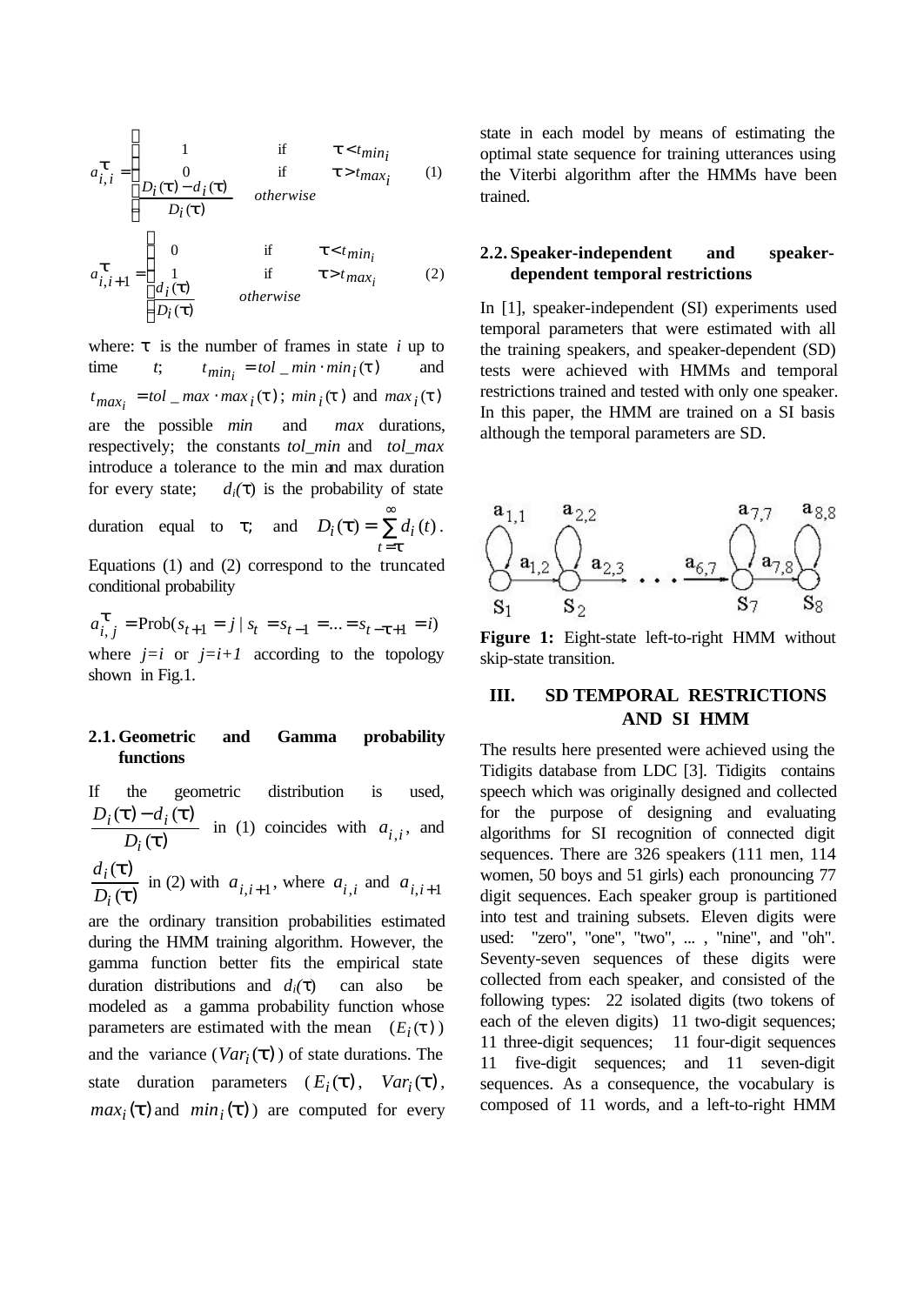containing 8 emitting state (Fig. 1) represent each word. The SI HMMs were estimated with 1100 three-digit sequences provided by 100 training speakers (50 males and 50 females). SI temporal  $parameters$ ,  $Var_i(t)$ ,  $max_i(t)$  and  $min_i(\mathbf{t})$  were estimated using the training 4-digit utterances after the HMMs had been trained by means of Viterbi alignment.

The testing database was composed of 440 threedigit sequences provided by 40 testing speakers (20 males and 20 females). In order to compute the SD state duration parameters, 440 four-digit sequences from the testing database were employed. These utterances were used to compute the state duration parameters  $(E_i(\mathbf{t}), Var_i(\mathbf{t}), max_i(\mathbf{t})$  and  $min_i(\mathbf{t})$  by means of Viterbi alignment on a SD basis: the HMMs were SI but the testing utterances and the ones used to estimate the temporal parameters belonged to the same speaker.

#### **3.1 Temporal restrictions for the first and last states**

It was observed that the highest coarticulation effect in state duration takes place in the first and last states, and that the coarticulation effect was not proportionally represented by WPI (Word Position Independent) [1] temporal restrictions because these parameters were estimated with four-digit sequences and tested with three-digit utterances. Moreover, the error introduced by the end-point detection algorithm should also be mainly restricted to the first and last states. As a consequence, the state duration parameters should not be reestimated for those states, where the best approximation would be the speaker independent temporal restrictions.

#### **3.2 Estimation of SD temporal parameters**

The state duration parameters were computed according to:

#### *Estimation Algorithm*

*If number of adaptation samples per word >= N and if state is neither the first nor the last one,*

 $E_i(t)$ ,  $Var_i(t)$ ,  $max_i(t)$  and  $min_i(t)$ *are speaker dependent and estimated with the adaptation utterances.*

*Else,*

 $E_i(t)$ ,  $Var_i(t)$ ,  $max_i(t)$  and  $min_i(t)$ *are speaker independent (estimated with the training database).*

where *N* denotes the minimum number of samples per word to be used in the state duration parameter estimation.

#### **IV. EXPERIMENTS**

The proposed method was tested with SI connected digit recognition experiments. The signals were downsampled to 8000 samples/sec and divided in 25ms frames with 12.5ms overlapping. Each frame was processed with a Hamming window before the spectral estimation and the band from 300 to 3400 Hz was covered with 14 Mel DFT filters. At the output of each channel the energy was computed and the log of the energy was estimated. Ten static cepstral coefficients and their time derivatives were estimated. Each word was modeled with an 8-state left-to-right topology (see Fig.1) without skip-state transition, with a single multivariate Gaussian density per state and a diagonal covariance matrix. The HMMs were estimated by means of the clean signal utterances.  $E_i(\mathbf{t})$ ,  $Var_i(\mathbf{t})$ ,  $max_i(\mathbf{t})$  and  $min_i(\mathbf{t})$  were estimated after the HMMs had been trained by means of Viterbi alignment. The constants *tol\_min* and *tol\_max* were made equal to 0.8 and 1.5, respectively. In some cases it was observed that the variation in state duration was equal to zero and a threshold was introduced to set a floor for  $Var_i(t)$ . The 440 testing clean threedigit utterances were used to create the noisy database by adding car and speech noise from the Noisex database [3] at 4 global-SNR levels: +18dB, +12dB, +6dB, and 0dB. The global-SNR was defined as in [4].

Three experiments were done: the ordinary Viterbi algorithm, *Vit*; the Viterbi algorithm with *max* and *min* state duration plus state duration distribution with gamma function, *Gamma*; and finally the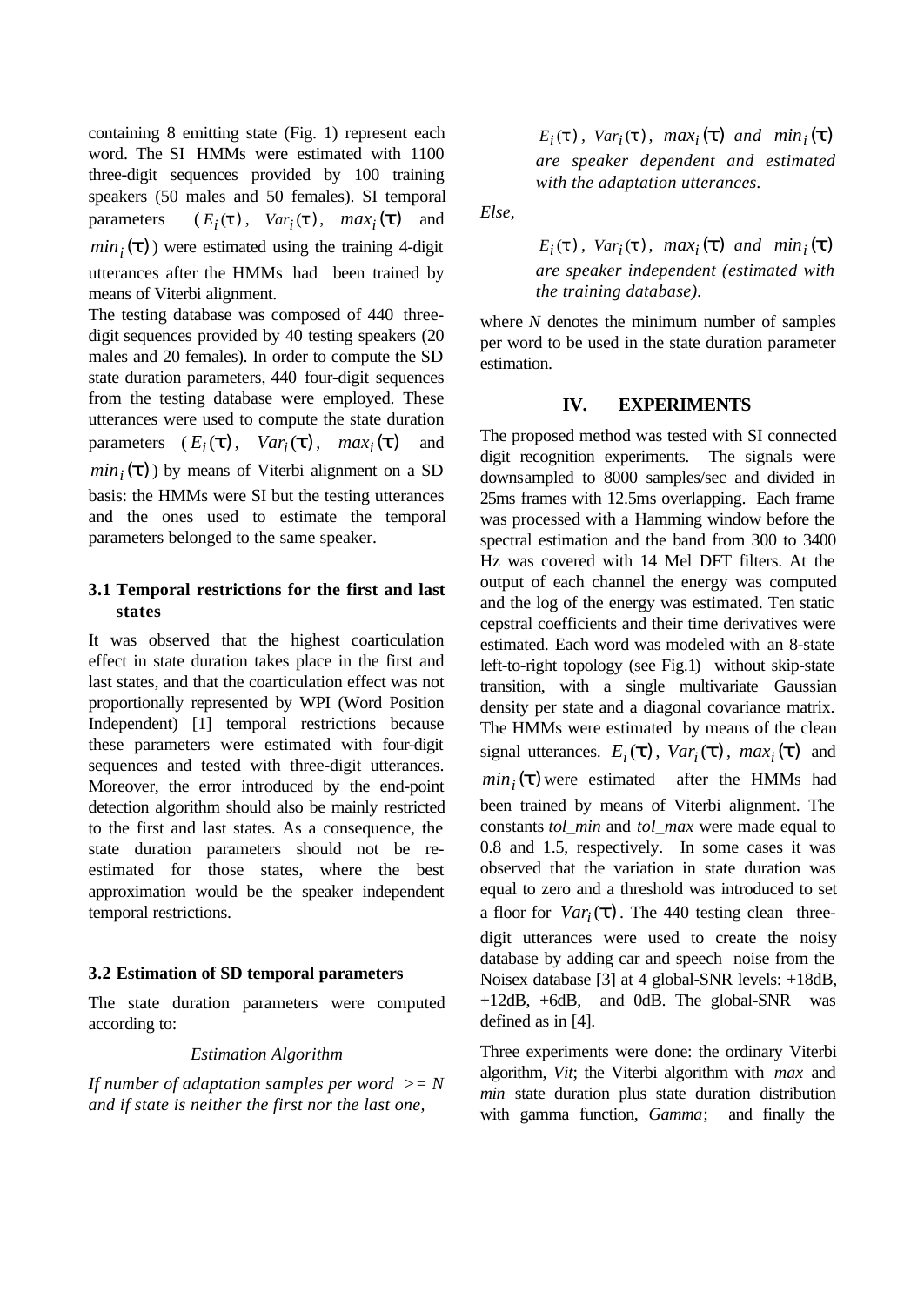Viterbi algorithm with *max* and *min* state duration plus the ordinary geometric distribution, *Geom*. The state duration parameters were WPI [1]. Tables 1, 2 and 3 show the results with clean speech, and speech corrupted by car and speech noise, where *N* denotes the minimum number of samples per word used in the state duration parameter estimation (section 3.2). The recognition error rate was computed as  $\frac{S+D+I}{V} \cdot 100$ *W*  $\frac{S+D+I}{S}$  100 where *S*, *D*, and *I* are the number of substitution, deletion and insertion errors, respectively, and *W* is the total number of words in the testing utterances.

**Table 1:** Recognition error rate (%) in experiments with clean speech. The ordinary Viterbi algorithm gives a recognition error equal to 6.21.

|       | SI   |     |     |     |     |  |
|-------|------|-----|-----|-----|-----|--|
| Gamma | 5 .8 | 5.1 | 4.9 |     |     |  |
| Geom  | 6.2  | 6.0 | 5.5 | 4.9 | 5.0 |  |

**Table 2:** Recognition error rate  $(\%)$  in experiments

with speech corrupted by car noise.

#### **IV. DISCUSSION AND CONCLUSION**

The results presented in this paper suggest that the SD re-estimation of state duration parameters requires a low computational load and a small training database, and can lead to reductions in the error rate as high as 30% or 40% with clean signals and with signals corrupted by additive noise. According to Tables 1,2 and 3, the highest improvements in the error rate were achieved with clean speech and at SNR=18 and 12dB: 34%, 40% and 38%, respectively, using the truncated gamma distribution. At lower SNRs the state duration modeling did not lead to important improvements. It is worth mentioning that no noise canceling method (e.g. spectral subtraction) was used. When compared with the geometric truncated distribution, the gamma distribution gave better results and it seems that as few as two or three samples per word would be needed to estimate the state duration parameters. Finally, the approach here covered seems to be generic and applicable to more complex tasks.

*Gamma Geom SNR (dB) SNR(dB) N* | 18 | 12 | 6 | 0 | 18 | 12 | 6 | 0 ∞ 8.0 10.2 14.8 24.9 9.2 12.1 17.5 27.2 5 7.2 9.1 13.4 24.0 8.1 10.8 16.7 26.4 4 6.4 8.2 12.7 23.2 7.4 10.1 15.3 24.9 3 5.9 7.3 12.1 22.6 6.4 8.9 13.5 23.6 2 5.2 6.4 10.8 21.4 5.6 7.6 12.0 23.2 *Vit* 9.2 12.1 17.5 27.3 9.2 12.1 17.5 27.3

**Table 3:** Recognition error rate (%) in experiments for speech corrupted by speech noise.

|                  | Gamma<br>$SNR$ ( $dB$ ) |      |      |          | Geom    |      |      |                |
|------------------|-------------------------|------|------|----------|---------|------|------|----------------|
|                  |                         |      |      |          | SNR(dB) |      |      |                |
| $\boldsymbol{N}$ | 18                      | 12   | 6    | $\theta$ | 18      | 12   | 6    | $\overline{0}$ |
| $\infty$         | 10.1                    | 17.2 | 41.4 | 76.3     | 12.4    | 19.5 | 42.1 | 75.5           |
| 5                | 9.5                     | 16.2 | 40.2 | 75.5     | 11.7    | 17.9 | 40.3 | 74.7           |
| $\overline{4}$   | 8.8                     | 15.5 | 38.9 | 73.9     | 10.5    | 16.9 | 39.7 | 73.3           |
| 3                | 8.0                     | 14.7 | 37.1 | 73.3     | 9.0     | 16.1 | 37.7 | 73.2           |
| $\overline{2}$   | 7.7                     | 13.7 | 37.6 | 72.9     | 8.5     | 15.1 | 37.4 | 73.0           |
| Vit              | 12.4                    | 19.5 | 42.1 | 76.2     | 12.4    | 19.5 | 42.1 | 76.2           |